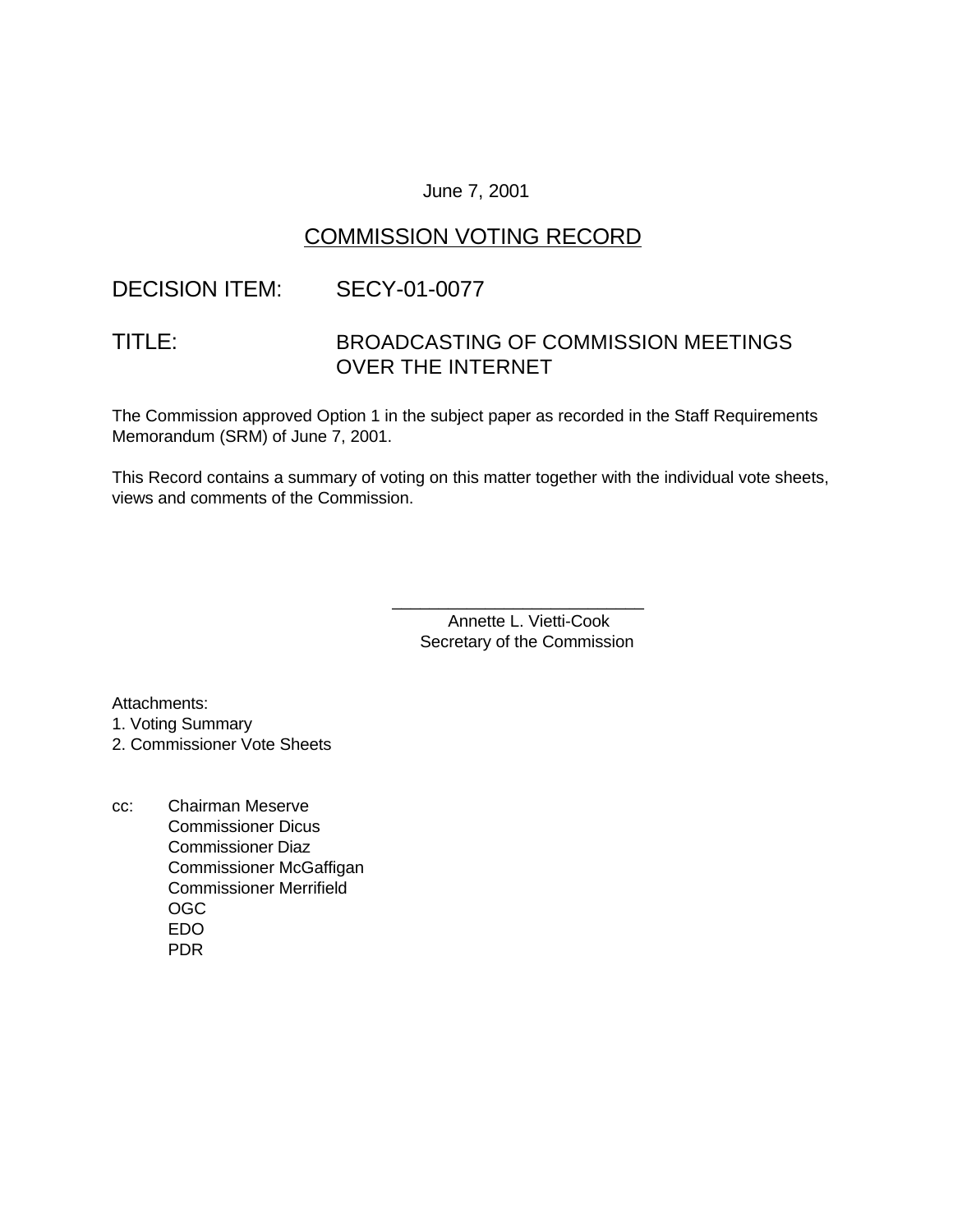# VOTING SUMMARY - SECY-01-0077

# RECORDED VOTES

|                    |              |    | APRVD DISAPRVD ABSTAIN PARTICIP COMMENTS | NOT |    | DATE |         |
|--------------------|--------------|----|------------------------------------------|-----|----|------|---------|
| CHRM. MESERVE      | $\mathsf{X}$ |    |                                          |     | X. |      | 5/25/01 |
| <b>COMR. DICUS</b> | $\times$     |    |                                          |     | X. |      | 5/15/01 |
| COMR, DIAZ         | X            | X  |                                          |     | X. |      | 5/14/01 |
| COMR. McGAFFIGAN X |              | X. |                                          |     | X. |      | 5/15/01 |
| COMR. MERRIFIELD X |              |    |                                          |     | X  |      | 5/14/01 |

### COMMENT RESOLUTION

In their vote sheets, all Commissioners approved Option 1 as presented in this paper and some provided additional comments. Subsequently, the comments of the Commission were incorporated into the guidance to staff as reflected in the SRM issued on June 7, 2001.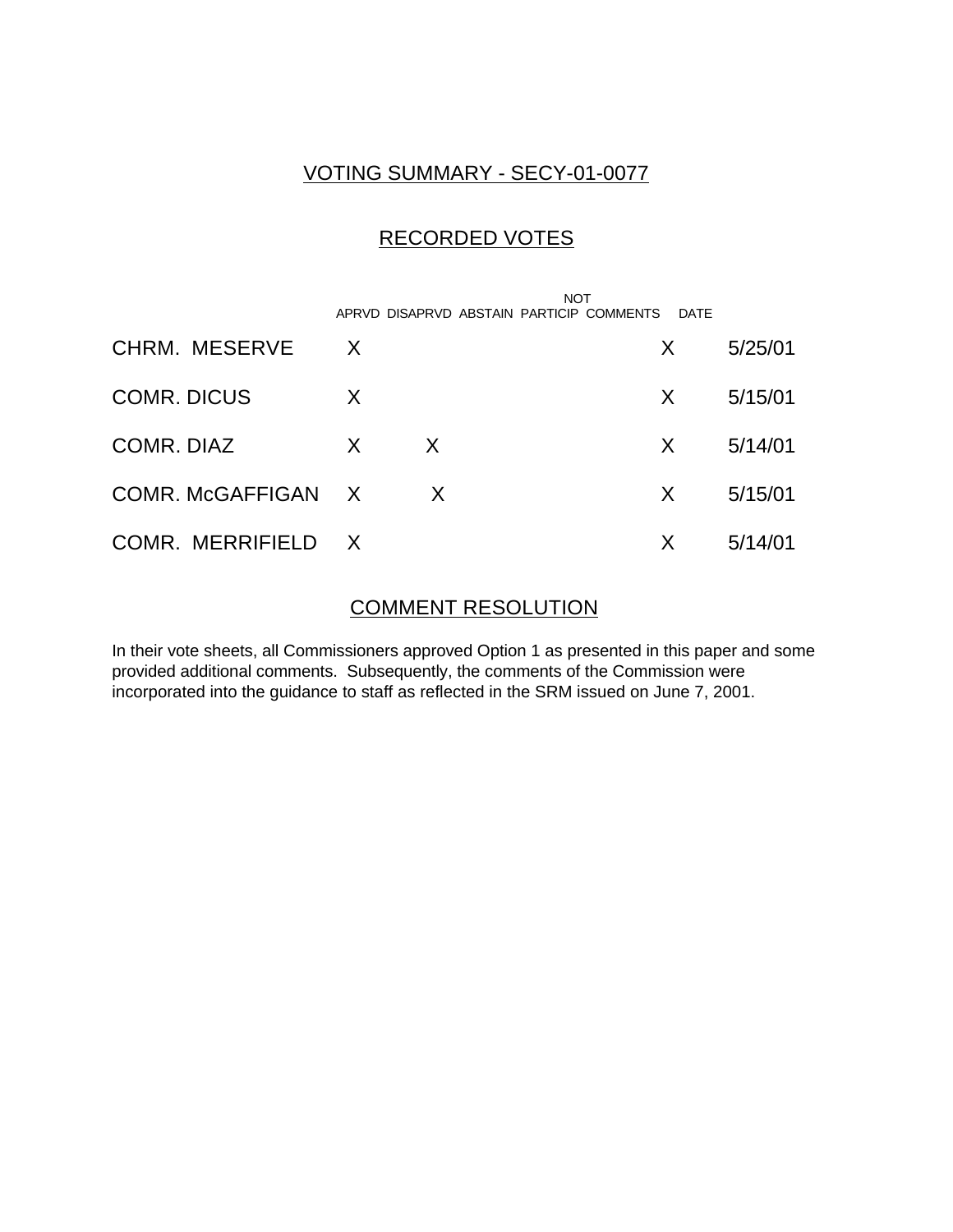#### **Commissioner Comments on SECY-01-0077**

### Chairman Meserve

The fulfillment of the Commission's goal of increasing public confidence should involve a willingness to exploit new opportunities to encourage public awareness of the Commission's activities and involvement in them. Because the harnessing of Internet technology promises over time to facilitate public engagement with the NRC, I support the implementation of Option 1 as a continuing experiment. However, I would require a further evaluation to assess whether to continue the experiment after a further year.

The pilot program involved contract expenses of \$51,450 and 0.575 FTE, for a total cost of \$120,450.<sup>1</sup> In light of the fact that only 943 "unique" viewers either observed live meetings or reviewed archived meetings, the cost of the pilot was nearly \$130 per viewer. In short, the pilot did not establish that media-streaming is a cost-effective way to communicate with the public or that there was a widespread interest in observing NRC meetings in this way. It is plausible that the failure of the pilot to attract more viewers arises from a lack of awareness of the opportunity to observe meetings in this way and perhaps from unfamiliarity with the technology. In light of these facts and the growing importance of the Internet as a medium of communication, I nonetheless conclude that the media-streaming effort should continue. Because the Commission has an obligation to be a careful steward of public funds, however, I would require an assessment of the activity after a further year to determine whether the circumstances warrant its continuation.

### Commissioner Dicus

I support Option 1, providing for the live broadcast and archiving of Commission meetings. While I understand the economies of only archiving meetings, the tangible and intangible benefits of live broadcasts now and in the future justify the rather modest expenditure in reaching out to the public with live broadcasts.

The tangible benefits demonstrated by the pilot seem obvious. Specifically, reaching an audience of approximately double that appearing in the live audience, with the internet audience apparently comprised of many persons not typically present in the live audience. High usage for such meetings as OAS, ACRS and NARUC indicated to me that this communications media may very well be bringing in a whole new group of public viewers to NRC processes. Intangible benefits could include such items as having local news media more accurately representing Commission activities, including the potential of reaching thousands of local newspaper readers and TV viewers.

Future benefits could include use by Commissioners and NRC staff telecommuting, participation in Commission meetings by individuals or organizations that cannot travel to Washington, and

<sup>&</sup>lt;sup>1</sup>The costs will be greater in any continuation because the continuation involves more meetings, large monthly fixed fees, more staff time, and the additional cost for live closed captioning.